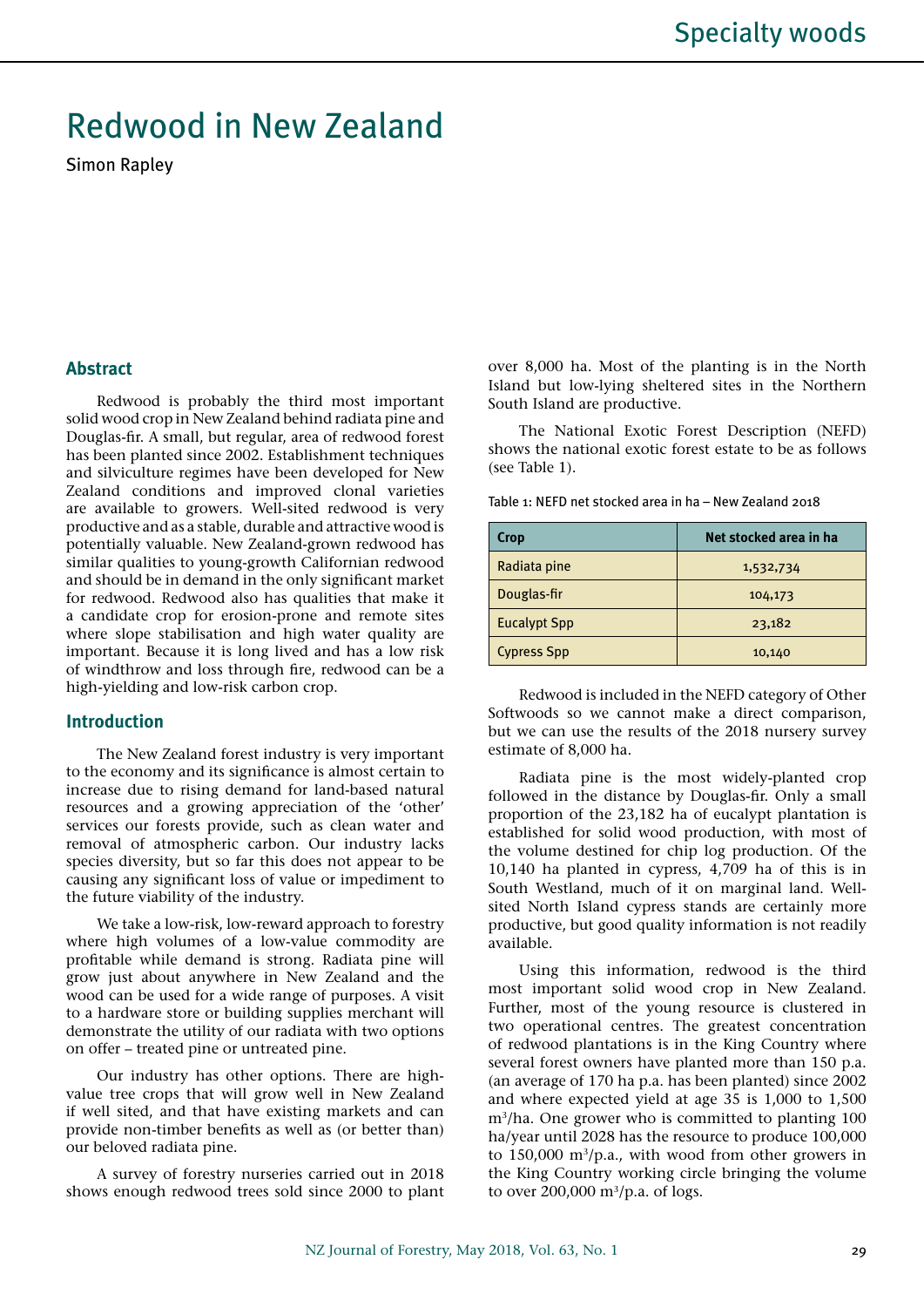A second smaller area of redwood forest is the upper South Island. Enough redwood has been established in North Canterbury, the Tasman District and Marlborough to supply a steady volume of wood to a mill possibly near Kaikoura.

## **Redwood markets**

The only existing market for redwood is in California where the import of redwood logs is prohibited. The start of the harvest from the young New Zealand redwood is 20 years away, and while it may be possible to have the rules changed (as the radiata pine log exporters did) there are obvious benefits to New Zealand in processing the logs here. We do not know what the cost of shipping logs will be in 20 years, except that it will be higher than for shipping sawn, dried and profiled wood.

Redwood is valued for appearance (red-brown heartwood and pale sapwood), dimensional stability, durability and its ability to hold nails, screws, paint and stain. Approximately two-thirds of young-growth Californian redwood and New Zealand-grown redwood contains non-durable sapwood (known as commons). The durable heartwood is the most sought after and valuable, with grades of commons selling for 60–70% of equivalent heartwood grades.

Almost all of the uses to which redwood is put in the long-established markets of California are those where the wood is visible. The most common use is for decking followed by residential fencing, siding (weatherboards) and interior panelling. These are similar uses to which western red cedar is put. In the Californian market, young-growth redwood is a more desirable and more expensive product than old-growth western red cedar.

A redwood marketing report by Kent and Williams (2011), California-based consultants and registered



Figure 1: Area of planted redwood forest in New Zealand – estimated using redwood nursery sales

professional foresters, prepared for a group of New Zealand redwood growers gave them the following insights into the market:

- The market for specialty products from the architectural grades (or uppers) which have clear lumber or few tight knots is small due to limited supply, but indications are that this market can expand if more supply is generated
- The supply of the upper grades is not expected to increase from Californian forests as landowners do not prune to create clears
- New Zealand redwood products from plantations could be sold into the Californian market if they are acceptable to consumers and are of similar or superior quality to Californian-grown redwood. Factors such as ring width, colour, density and tightness of knots affects the actual and perceived quality of the lumber. Efforts to select genetically superior clones and use cultural practices to produce similar or superior quality redwood are thought to be necessary to penetrate the current California market.

A study by Meason et al. (2017) found New Zealand-grown redwood to be equal in durability to Californian young-growth redwood. McKinley and Cown (2008) collated studies on New Zealand redwood and determined that basic density is about 330 kg/ m3. Young-growth Californian redwood has a basic density of  $350 \text{ kg/m}^3$  according to Cown (2008). These measures indicate New Zealand-grown redwood has a basic density of about 94% of Californian redwood.

It is worth noting that basic density gives a comparison of New Zealand and Californian redwood, but is not a variable of interest to redwood growers or the market. One of the reasons for this is that redwood is a very dimensionally stable wood because of its low basic density. Walker (2009) explains that high-density woods have proportionally more cell wall and less lumen (the space inside the cell) and so shrink and swell more. Neither growers nor processors actually want to produce dense redwood but are attempting to produce wood of consistent properties.

New Zealand-grown redwood dimensional stability is described in Table 2.

Table 2: Dimensional stability of Californian and New Zealandgrown redwood

| <b>Rates of shrinkage</b>      | <b>Tangential</b> | Radial  |
|--------------------------------|-------------------|---------|
| Californian young-growth       | 4.9%              | $2.2\%$ |
| New Zealand grown <sup>2</sup> | 2.5%              | 1.4%    |

While the density of New Zealand redwood is a little lower, the dimensional stability is better (Walker's reasoning holds true), and the evidence shows this country's redwood is a very similar product to Californian young-growth redwood.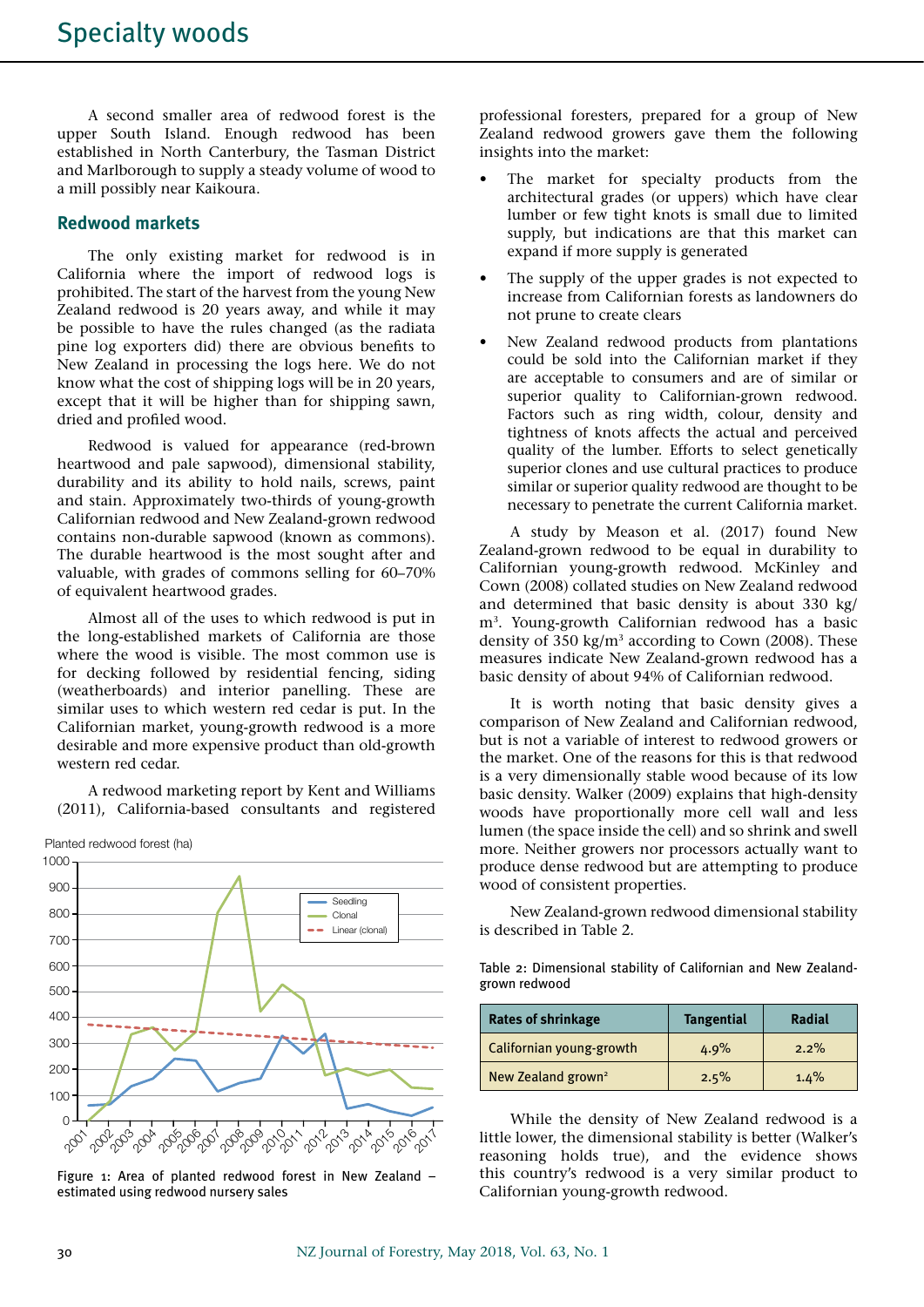

Construction using New Zealand redwood

#### **Redwood silviculture**

Most of the New Zealand redwood growers are pruning their trees and this is providing important summer work for a number of silviculture contractors. Pruned logs are worth more in most tree crops, and as redwood is almost exclusively used for 'appearance' purposes, wood with bark-encased (black) knots is hard to sell.

The New Zealand redwood growers also prune to mitigate problems with boring insects and stem rot. Branches that die on the lower part of the stem due to shading begin to decay and provide an entry point for boring insects. The heartwood of redwood is resistant to decay and insect attack, but the sapwood is not. The sapwood provides entry into the stem where the insects can bore up and down through the sapwood.

The insect galleries allow the entry of pathogens which can cause secondary rot. As the trees grow, the sapwood ceases its vascular function and becomes heartwood and the part of the stem that should be the most valuable is compromised by insect galleries and sometimes rot.

# **The culture of redwood**

Establishing a new forestry crop is a large and complicated job. To be successful, a forester must understand site selection, establishment practice, nursery production, genetics and silviculture. Much of the information needed to successfully establish redwood forests in New Zealand has been found in the trial plantings of the NZ Forest Service at a time when foresters were trying to find exotic crops that could help this country meet our needs for wood.

Another rich resource is of course the membership of the NZ Farm Forestry Association (NZFFA) who seem inclined to experiment with a wide range of species. There are also redwood enthusiasts in the NZ Forest Research Institute (NZFRI) who have worked hard to find funds for redwood research and to establish and measure permanent sample plots as budgets allow. The redwood growers of the 21st century owe a lot to those who were prepared to take risks and to try something new.

# **Site selection**

Redwoods are very 'site-specific', which means they are very particular about where they want to grow. Redwoods are very productive on warm fertile sites with good summer rainfall, although the natural range of redwood is almost desert in places. Redwood also does not like the cool, dry sites that we know are suitable for the other Californian conifers, radiata pine and Douglas-fir. Redwoods can withstand hard frosts, snow and very dry summers, but will not thrive in places where these are common. New Zealand redwood growers have a clear preference for North Island sites up to 500 m elevation.

### **Establishment practice**

Redwoods do not like weed competition when they are young, especially from grasses that can take virtually all of the moisture and nutrients from soil with their thick fibrous root systems. This is especially so in dry summer conditions. Redwoods are also very shade tolerant and can make their way through tall weed cover, including desiccated mānuka, which is often associated with New Zealand hill country.

The redwood foresters of California do not rely on seedling production for a number of reasons. Redwoods produce small numbers of small (20–25 mm long) cones in the occasional year. They flower in the middle of the cold and wet California winters and a typical rate of seed viability is 3–4%. Redwood seed does not store very well, not necessarily even from one seed year to the next.

Redwoods are unusual as a conifer in that mature trees can be cloned. There is the opportunity to identify trees in a forest that have desirable traits and, in a relatively short time, deploy clones of those trees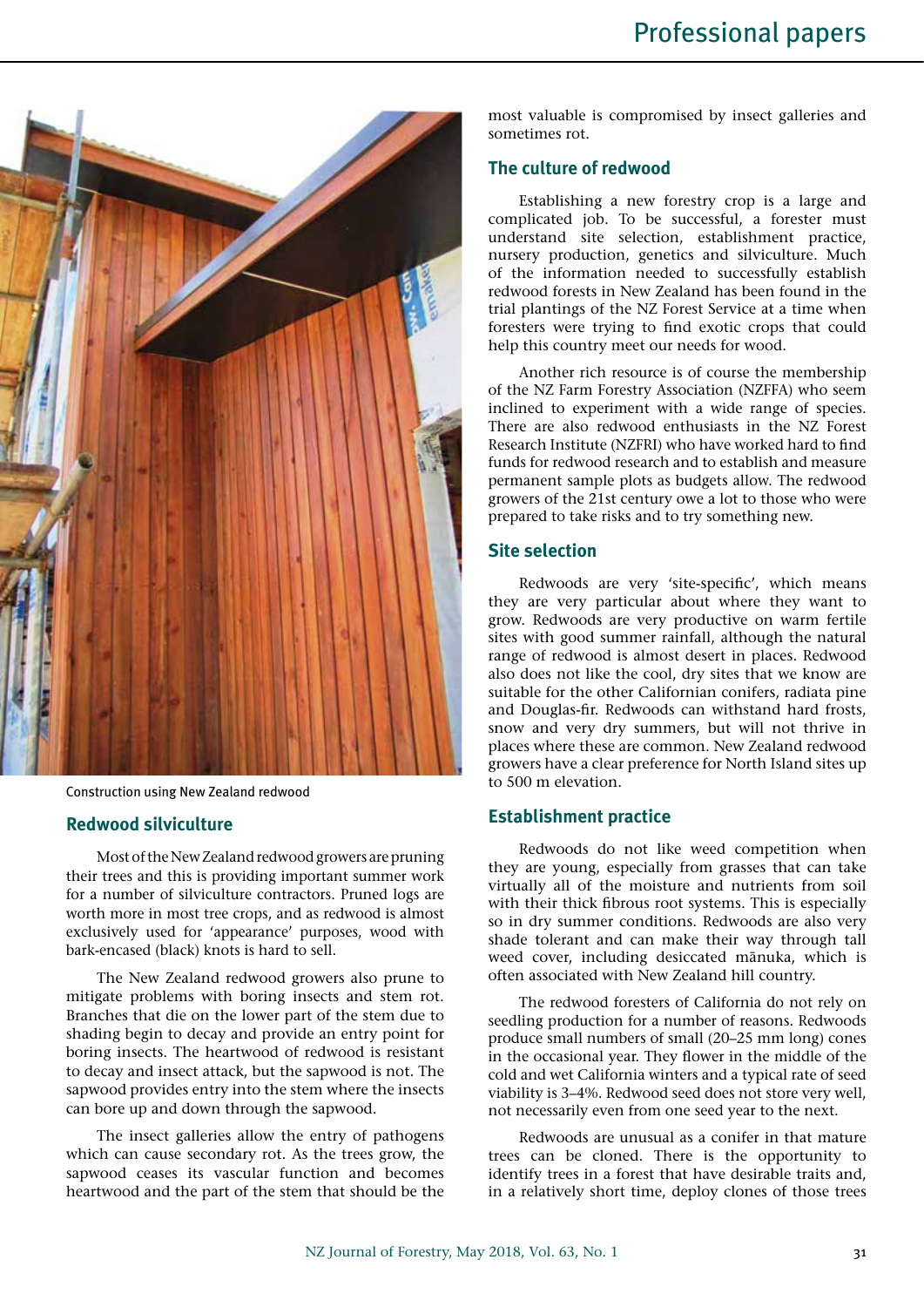

Left: Redwood coppice following harvest; Right: Mature polycormons

into forests. Through tissue culture it is possible to produce large numbers of plants and avoid the supply constraints caused by seedling production systems. Clonal varieties are selected for growth, form, ease of propagation, health and wood properties.

## **Redwood silviculture**

Initial stockings in New Zealand are typically 500–700 SPH of clonal stock. Redwoods are naturally fine-branched trees and clonal stock has usually been selected for fine-branching. While it may not be necessary to have higher stockings to achieve branch size control, it is becoming apparent that higher stockings are important in keeping the cost of pruning to acceptable levels.

Most New Zealand redwood growers prune their trees to 6.5 m and are finding that the cost of removing epicormic shoots can be very high. Epicormic shoot growth is driven by light, removal of foliage and genetics. Light levels can be controlled by higher stocking but higher stockings and consequent thinning adds cost. Epicormic shoot growth is being selected against in tree improvement programmes.

Establishing redwood stands in a mixture of highquality clonal material and lower-cost seedlings of *alnus* or *sequoia* has been proven to be an effective strategy in achieving rapid site occupancy and reducing tending costs/epicormic development.

Silviculture of redwood coppice is not well understood. We know that up to 100 sprouts can grow from on and around a stump following harvest. The intense competition between polycormons (sprouts) will cause fine-branching and stems with little taper, allowing pruning in one or two lifts. The polycormons are self-thinning to a degree, but a thinning treatment of unpruned stems will be necessary.

It would be hard to name a weed that could compete with redwood coppice that is driven by the root system of the mature tree. Site preparation, planting and weed control will simply not be necessary following harvest, except perhaps in extraordinary circumstances.

#### **What next for redwood in New Zealand?**

Redwood research is being done by individual redwood growers and foresters and through co-operatives. Redwood was part of the Diverse Species programme of Future Forests Research (FFR), but is no longer in what is now the Forest Growers Research programme within the NZ Forest Owners Association (NZFOA) and funded by the Forest Growers Levy Trust. Recent projects have been planned and managed by representatives of the redwood growers, NZFFA redwood enthusiasts and scientists from the NZFRI who have an interest in redwood. Two important studies have been completed post-FFR as referred to above and more are planned.

Redwood is a good carbon crop due to good growth rates on suitable sites and an ability to maintain high stockings of live trees. A 90-year-old King Country stand has been measured by the NZFRI and is estimated to have  $3.500 \text{ m}^3$  of live volume in 460 stems/ha. The standing volume has been static since age 60 according to simulations using the New Zealand redwood growth model. The mean top height is 67.1 m and the basal area is 235 m2. It is on steep land and lies into the prevailing wind.

The New Zealand redwood growth model does not estimate carbon stocks for such an old stand, but shows 2,500 tonnes/ha at age 50. Redwood is known to live to over 2,000 years in California. Windthrow is rare in redwood stands, and even if a fire were to burn through a stand, it is unlikely to kill the trees which sprout up the full length of the stem following a hot fire. This means an event leading to the 'loss' of the carbon and a